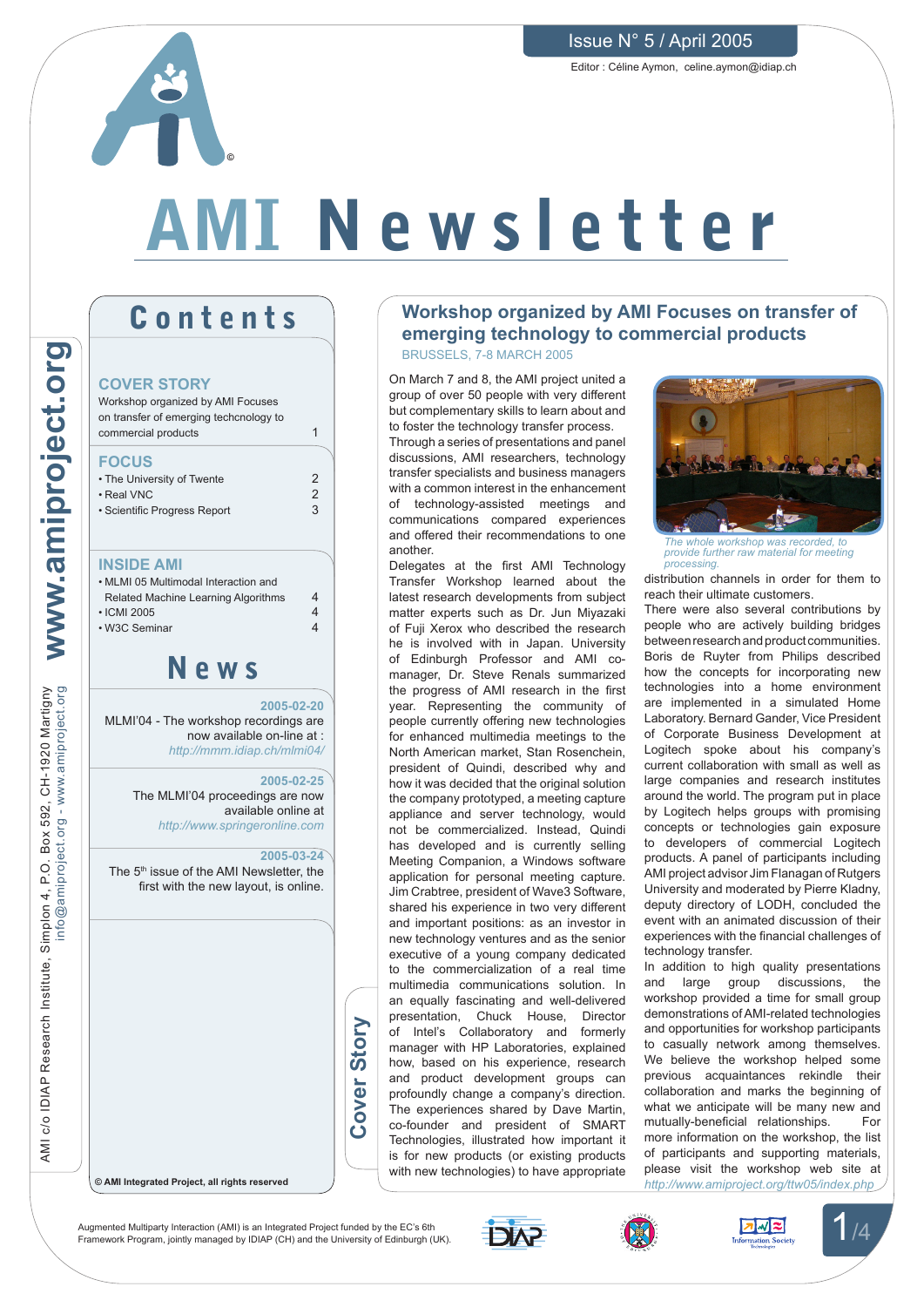



Editor : Céline Aymon, celine.aymon@idiap.ch AMI N e w s l e t t e r

#### **The University of Twente (UT)**

CENTRE FOR TELEMATICS AND INFORMATION TECHNOLOGY (CTIT)



The University of Twente (UT) is located in the eastern part of the Netherlands, close to the German border and near the city of Enschede with its 152.000 inhabitants. The University of Twente is an entrepreneurial research

university. It was founded in 1961 and offers education and research in areas ranging from public policy studies and applied physics to biomedical technology. The UT is the Netherlands' only campus university. In cooperation with IBM/Cisco Systems and Intel, the University of Twente has built a Wireless LAN (WLAN) infrastructure of unparalleled dimensions in Europe. It consists of 650 wireless access points, is used by more than 8,500 staff and students and covers all of the 140 hectares of the university campus.

The research of the university is concentrated in research institutes. Among them is the Centre of Telematics and Information Technology (CTIT) with over 325 researchers. Integration of technologybased research and its application in specific domains is a clear focus of CTIT. From this research institute the HMI (Human Media Interaction) group participates in the AMI project. The group is working on issues regarding multimedia systems and multimodal interaction. The core of the research looks at different modalities that can be used to provide input, at the intelligent interpretation and smart response of the system and at different modalities in which this response is provided. Crucial in this scenario is the user as the one who provides the input (intentionally or not) and who is provided with the output.

The research on multimodal media covers a broad range of media and scenario's of use (desktop, mobile, VR and ambient) but the focus is always placed on natural forms of interaction that relate to new ways of using computing devices. In the Human Media Interaction group, inhabited physical and augmented reality environments where users can interact with intelligent agents using multiple modalities (speech, natural language, haptics and gestures) form an important domain of research. Multi-modal retrieval and information extraction is also an important theme that has been worked out the last couple of years. Themes that more recently emerged are embodied conversational agents and research into the modeling of emotions during interaction.

Apart from UT and CTIT funding HMI research is made possible by participating in various Dutch and European research projects. AMI is one of them, but there are also important projects on multimodal question-answering systems, embodied presentations, virtual storytelling, information retrieval and extraction, machine learning, personalization and interface design. Recently acquired projects, developments in interest and vision of the future make it

clear that in the near future HMI research will address issues that arise in the context of multi-party interaction in smart environments, where no real difference can be made between party members that are human or



artificial (virtual humans, intelligent agents, humanoid robots, smart objects). HMI is also member of two European Networks of Excellence: HUMAINE (Research on Emotions and Human-Machine Interaction) and INTUITION (Research on Virtual Reality and its Applications).

Some educational activities that need to be mentioned are HMI's responsibility for a Minor on "Media, Art, & Technology" in the UT's education programme and, something we are very proud of, the UT Master's study "Human Media Interaction". In this Masters the AMI research themes are introduced to our students.

International workshops are (co-)organized on a rather regular basis, both in Twente and as part of major conferences. The workshops are very much related to AMI themes. Recently a workshop on Social Intelligence Design was organized and in the Spring of 2005 a workshop on Multi-party Interaction is organized during the ACM CHI (Computer Human Interaction) conference. For more information about the Human Media Interaction (HMI) group of the University of Twente contact Anton Nijholt (anijholt@cs.utwente.nl) and/or visit our website: *http://hmi.ewi.utwente.nl/*.

#### **RealVNC**  CAMBRIDGE, UK

#### *Company profile*

REAL RealVNC is a UK company founded in 2002 by a team from the world-leading AT&T Laboratories in Cambridge. The company was established to commercially develop, enhance and promote VNC. VNC (Virtual Network Computing) software makes it possible to view and fully-interact with one computer from any other computer or mobile device anywhere on the Internet.

VNC software is cross-platform, allowing remote control between different types of computer. For ultimate simplicity, there is even a Java viewer, so that any desktop can be controlled remotely from within a browser without having to install software.

#### *Commercial strategy*

RealVNC was formed during the startup ice-age of the early 21st Century. At a time of reluctant venture capital investment and rock-bottom company valuations, RealVNC settled on an old-

fashioned business strategy. Disillusioned with the whole startup lifecycle, with its often false requirement for an early return for investors, the company decided to make something, sell it and then re-invest profits for long-term growth.

The RealVNC strategy is paying off, with a profitable company which has grown to a staff of 10 by the end of its third year. This has been possible because a version of VNC was made freely available under GPL open source license in 1998. Since then it has been downloaded many millions of times, and the current user-base is estimated at over 50 million.

The software has also appeared on numerous magazine cover disks, and for several years all popular versions of Linux have included VNC. It is in active use by many millions in industry, commerce, education and at home. Virtually all Fortune 500 companies use VNC, and installations of VNC across thousands of workstations are commonplace. These users form a ready-



AMI c/o IDIAP Research Institute, Simplon 4, P.O. Box 592, CH-1920 Martigny, info@amiproject.org - www.amiproject.org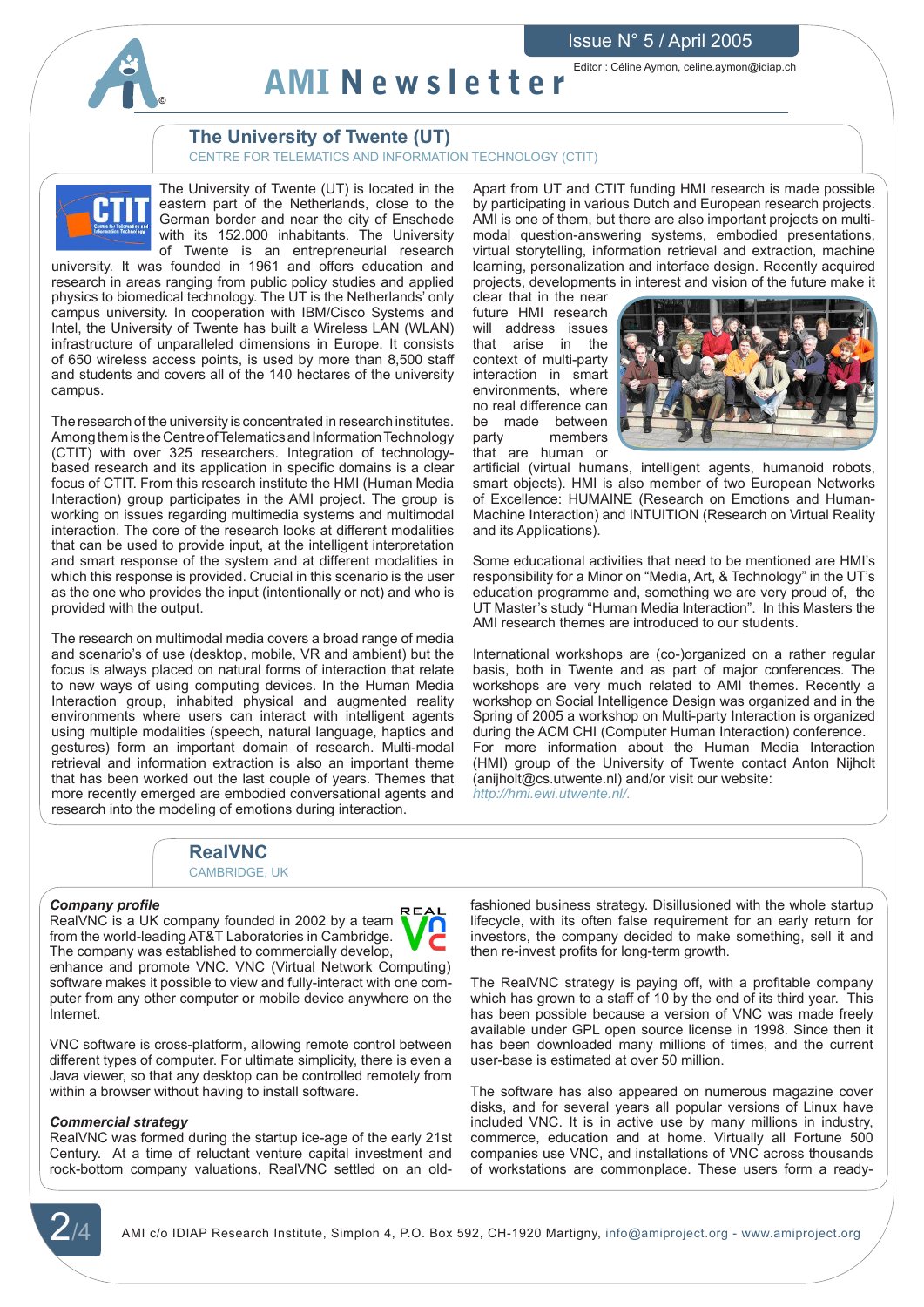#### Issue N° 5 / April 2005



#### Editor : Céline Aymon, celine.aymon@idiap.ch AMI Newsletter

made source of market analysis and customer requirements. More importantly, they form a ready and willing source of revenue.

#### *RealVNC Products*

The RealVNC team has re-designed and re-implemented the VNC system. Compatible with the original protocols, the system is now an extremely flexible, modular and scaleable platform for vertical development, integration and licensing. VNC Enterprise Edition is a robust security enhanced version for commercial sale. Complete with sophisticated deployment tools, many thousands of enterprises have so far chosen to enjoy the benefits of this product.

The AdderLink IP unit is a KVM-over-IP product developed jointly with Adder. Market leading KVM (Keyboard, Video, Mouse) technology is combined with the flexibility and security of VNC, creating a best-of-class product.

#### *AMI project*

RealVNC is pleased to take part in the AMI project, which has allowed it to explore an aspect of VNC at an earlier stage than it might have otherwise been able to. Recording a live VNC session and later replaying or browsing it has many applications, from callcentre monitoring, product demonstration, debugging and testing, security audit and many more.

In the context of the AMI project, RealVNC is developing this technology to record any computer screen which is used, shared, displayed or broadcast within the context of a meeting. Keystrokes

and mouse-events are also recorded, and can be used to build a searchable word index into the recording. This provides another context and searchable query into the meeting scenario.

The RealVNC component of the AMI project is modest, amounting to a little over



1% of the project costs over the first three years. However, much has been achieved through the use of undergraduate internships to complement the effort of full-time staff assigned to the project. RealVNC has already identified two possible exploitation paths for the VNC recording and replay technology, and is jointly developing a prototype with a major supplier of Bluetooth technology.

#### **Scientific Progress Report**

THE FOLLOWING GIVES A SUMMARY OF PROGRESS MADE ON SEVERAL FRONTS OVER THE PAST QUARTER.

#### *Data Collection*

Collection of the scenario-based meetings for the AMI Hub Corpus is now complete, with about 40 series of meetings being recorded across the 3 sites. Approximately 60-70 hours of this will be selected for inclusion in the Hub Corpus. The scenariobased data is now being supplemented with a variety of other real meetings, and it is anticipated that the full 100 hours of Hub data will be collected by June.

#### *Annotation*

Work has commenced on annotating the Hub data as it becomes<br>available. In particular, speech transcription work is rapidly In particular, speech transcription work is rapidly progressing, with transcripts coming online in the NXT CVS repository. Updates on progress are regularly posted on the project Wiki pages *(http://wiki.idiap.ch/ami)*. Annotation of other phenomena, including named entities, topics and emotion has also commenced.

#### *User Requirements*

A workgroup has been formed to define a set of use cases and corresponding functional requirements for the meeting browser and remote meeting assistant. The group is coordinated by WP6 members, but also comprises representatives of the other technical work-packages to ensure that requirements remain relevant to AMI technologies. The group has decided to focus on a memory aid use case for the browser, in which the browser is used in the context of a new meeting to recall details of past meetings, and a remote meeting monitor, which allows a user to set up real-time filters that alert them when an ongoing meeting becomes relevant to them. Researchers interested in following the discussion of user requirements can subscribe to a new mailing list: *wp6-user@amiproject.org*.

#### *NIST Rich Transcription Meeting Recognition Evaluation*

The AMI ASR workgroup has decided to enter their system in the 2005 NIST Rich Transcription Meeting Recognition Evaluation. In addition, the project has contributed approximately 10 hours of data from the AMI Hub Corpus for use in the evaluations. The evaluations will be conducted during May, and discussed in the NIST workshop being held in conjunction with MLMI in July.

#### *Software Toolkit for Multimedia Browser Development*

A Java software toolkit has been developed to facilitate the rapid prototyping of multimedia presentation interfaces, such as meeting browsers. The toolkit implements a plug-in architecture which simplifies integration of new multimedia presentation components. Screen layout and component communication is controlled via a simple XML configuration file. The toolkit will be released internally during April at *http://mmm.idiap.ch/jferret* .

#### *Work-package Meetings*

Over the past quarter, work-package meetings were held for WP5 and WP6. The WP5 meeting focused on finalising annotation definitions, planning for

definitions, common evaluation, and discussing the relationship between user requirements and the development of technology components. The WP6 meeting mainly concerned the issue of user requirements and the integration of presentation components.



#### *Philips Wireless Presenters and Connected Displays*

As the implementation the Philips Wireless Presenter product is now complete, Philips will start focusing on new interactive products that can enhance the meeting effectiveness at the office but, maybe a less common approach, also to attend a meeting at home! The Philips CE Business Group Connected Displays envisages that in the future people will increasingly want to work from their home environment in order to prevent long travel times to meetings and also to have more flexible ways to attend a meeting. During the coming 18 months, the Philips CE Innovation Lab will start focusing on a new TV application based on a LINUX platform, potentially opening up new business cases thanks to the open platform. The new prototype will implement video call (video over IP) demonstrators from TV-TV or TV-PC, with web cam and microphone as input devices and large LCD flat display and speakers as output.